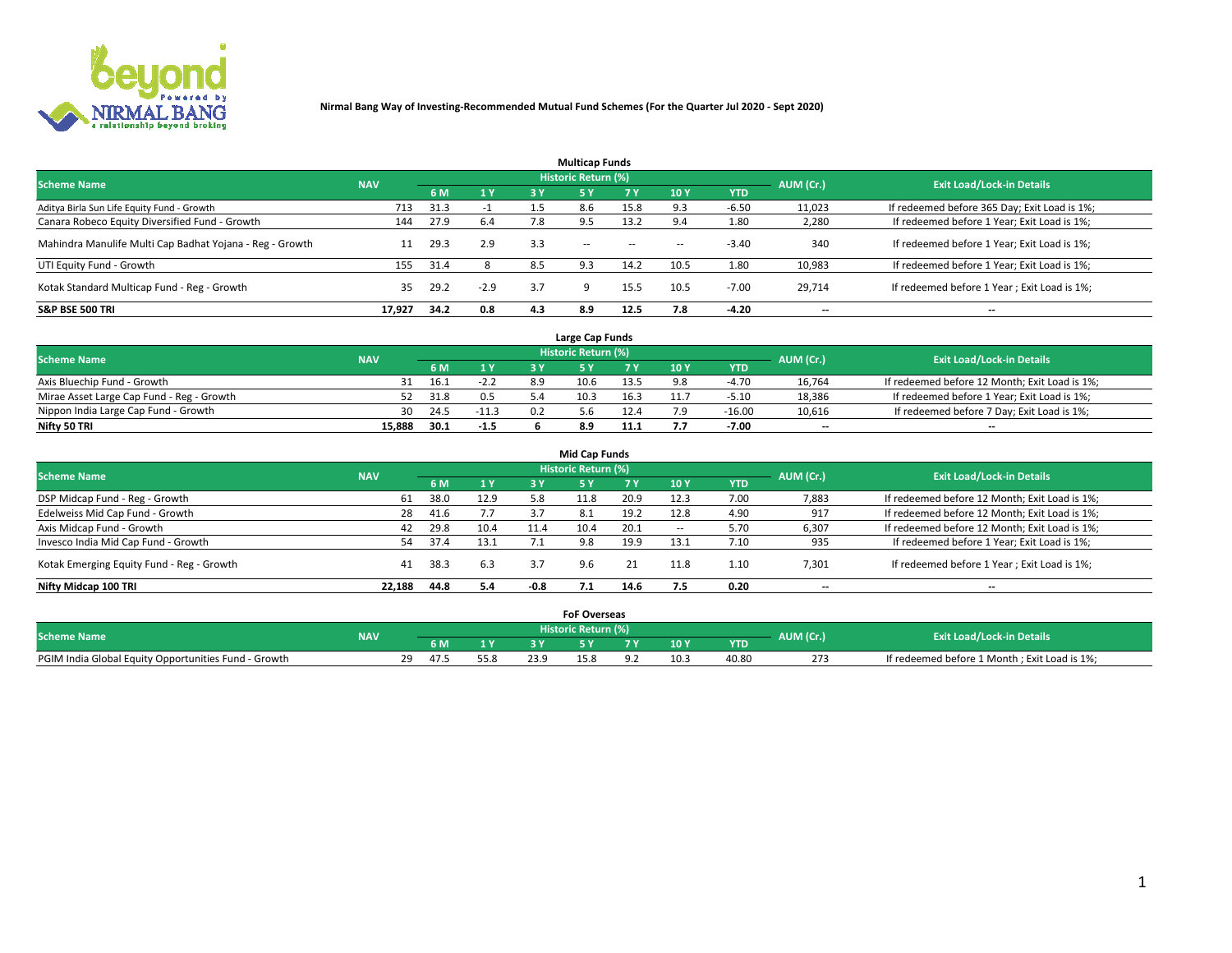

| Large & Midcap                                   |            |      |        |     |                            |      |      |            |                          |                                              |  |  |  |  |
|--------------------------------------------------|------------|------|--------|-----|----------------------------|------|------|------------|--------------------------|----------------------------------------------|--|--|--|--|
| <b>Scheme Name</b>                               | <b>NAV</b> |      |        |     | <b>Historic Return (%)</b> |      |      |            | AUM (Cr.)                | <b>Exit Load/Lock-in Details</b>             |  |  |  |  |
|                                                  |            | 6 M  | 1 Y    |     |                            | 7 V  | 10Y  | <b>YTD</b> |                          |                                              |  |  |  |  |
| Mirae Asset Emerging Bluechip Fund - Growth      | 58         | 37.2 |        |     |                            | 24.5 | 17.8 | 0.60       | 11,316                   | If redeemed before 1 Year; Exit Load is 1%;  |  |  |  |  |
| Canara Robeco Emerging Equities - Growth         | 100        | 32.2 |        | 4.9 | 10.8                       | 23.2 | 15.3 | 2.90       | 5,878                    | If redeemed before 1 Year; Exit Load is 1%;  |  |  |  |  |
| Principal Emerging Bluechip Fund - Growth        | 108        | 31.5 | 4.8    |     | 10.3                       | 20   | 12.1 | 0.0        | 2,091                    | If redeemed before 365 Day; Exit Load is 1%; |  |  |  |  |
| Invesco India Growth Opportunities Fund - Growth | 35         | 28.8 | 0.4    | 5.4 | Q                          | 14.4 | 9.9  | $-3.80$    | 2,831                    | If redeemed before 1 Year; Exit Load is 1%;  |  |  |  |  |
| Sundaram Large and Mid Cap Fund - Reg - Growth   | 34         | 30.5 | $-5.1$ |     | 8.8                        | 14.9 | 8.3  | $-8.70$    | 1,249                    | If redeemed before 365 Day; Exit Load is 1%; |  |  |  |  |
| NIFTY Large Midcap 250 TRI                       | 7.297      | 37.4 | 3.8    |     | 9.5                        | 14.9 |      | $-1.60$    | $\overline{\phantom{a}}$ | $- -$                                        |  |  |  |  |

|                                                     |            |                                  |        |     | <b>Focused Funds</b> |      |        |            |                          |                                               |
|-----------------------------------------------------|------------|----------------------------------|--------|-----|----------------------|------|--------|------------|--------------------------|-----------------------------------------------|
| <b>Scheme Name</b>                                  | AUM (Cr.)  | <b>Exit Load/Lock-in Details</b> |        |     |                      |      |        |            |                          |                                               |
|                                                     | <b>NAV</b> | 6 M                              | 1 Y    |     |                      |      | 10 Y   | <b>YTD</b> |                          |                                               |
| Axis Focused 25 Fund - Growth                       | 29         | 21.3                             | $-1.5$ |     | 11.2                 | 14.3 | $\sim$ | $-5.60$    | 11.372                   | If redeemed before 12 Month; Exit Load is 1%; |
| ICICI Prudential Focused Equity Fund - Ret - Growth |            | 37.5                             | 6.4    |     |                      | 10.9 |        | 5.20       | 800                      | If redeemed before 1 Year; Exit Load is 1%;   |
| SBI Focused Equity Fund - Growth                    | 143        | 19.2                             |        | b.b | 9.8                  | 16.3 |        | $-6.8C$    | 10,248                   | If redeemed before 1 Year; Exit Load is 1%;   |
| <b>S&amp;P BSE 500 TRI</b>                          | 17.927     | 34.2                             | 0.8    | 4.3 |                      | 12.5 |        | 4.20       | $\overline{\phantom{a}}$ | $\hspace{0.05cm} \cdots$                      |

|                              |            |      |        |                     | <b>Small Cap Funds</b> |      |                 |            |           |                                             |
|------------------------------|------------|------|--------|---------------------|------------------------|------|-----------------|------------|-----------|---------------------------------------------|
| <b>Scheme Name</b>           | <b>NAV</b> |      |        | Historic Return (%) |                        |      |                 |            | AUM (Cr.) | <b>Exit Load/Lock-in Details</b>            |
|                              |            | 6 M  | 1 Y    |                     |                        |      | 10 <sub>Y</sub> | <b>YTD</b> |           |                                             |
| HDFC Small Cap Fund - Growth | 38         | 47.1 | $-2.6$ |                     | 8.4                    |      | 8.9             | -0.80      | 8,645     | If redeemed before 1 Year; Exit Load is 1%; |
| SBI Small Cap Fund - Growth  | 58         | 42.5 | 11.3   |                     | 13.6                   | 24.9 | 16.8            | 9.00       | 5,039     | If redeemed before 1 Year; Exit Load is 1%; |
| Nifty Smallcap 100 TRI       | 7.260      | 64.5 | 4.1    | -6.9                | . .                    | 12.5 | 4.3             | 1.30       | $- -$     | $- -$                                       |

| ELSS Schemes (Tax Saving u/s 80-C)           |            |      |        |                            |            |        |        |            |           |                                  |  |  |  |
|----------------------------------------------|------------|------|--------|----------------------------|------------|--------|--------|------------|-----------|----------------------------------|--|--|--|
| <b>Scheme Name</b>                           | <b>NAV</b> |      |        | <b>Historic Return (%)</b> |            |        |        |            | AUM (Cr.) | <b>Exit Load/Lock-in Details</b> |  |  |  |
|                                              |            | 6 M  |        |                            | 5 Y        | 7 Y    | 10Y    | <b>YTD</b> |           |                                  |  |  |  |
| Aditya Birla Sun Life Tax Relief 96 - Growth | 32         | 28.0 |        | 3.6                        | 8.6        |        | 9.6    | $-1.70$    | 11,001    | Nil                              |  |  |  |
| Axis Long Term Equity Fund - Growth          | 46         | 17.6 | $-2.2$ | 6.3                        |            | 17.6   | 13.7   | $-6.30$    | 21,905    | Nil                              |  |  |  |
| Canara Robeco Equity Tax Saver Fund - Growth | 72         | 33.6 | 10.1   | 9.5                        | 10.3       | 14.4   | 10     | 5.70       | 1,122     | Nil                              |  |  |  |
| Invesco India Tax Plan - Growth              |            | 29.0 | 3.8    | 6.1                        |            |        | 10.8   | $-1.10$    | 1,113     | Nil                              |  |  |  |
| Mirae Asset Tax Saver Fund - Reg - Growth    | 19         | 38.1 | 6.1    | 7.8                        | $\sim$ $-$ | $\sim$ | $\sim$ | $-0.40$    | 4,181     | Nil                              |  |  |  |
| S&P BSE 200 TRI                              | 5,779      | 32.8 | 0.3    | 5.1                        | <b>Q</b> 1 | 12.3   |        | -4.90      | --        | $- -$                            |  |  |  |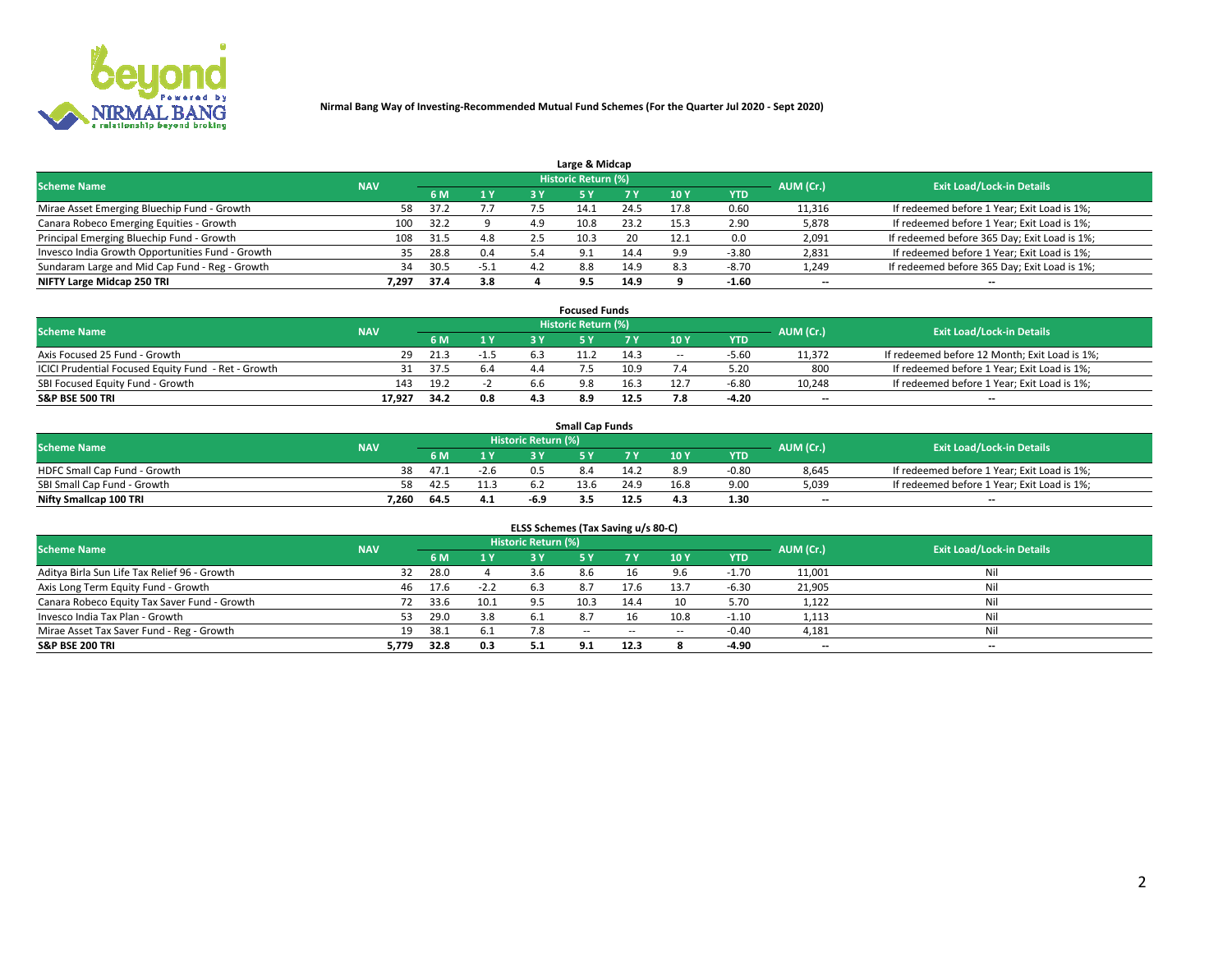

|                                                        |            |            |     |                            | <b>Solution Oriented</b> |      |                          |            |                          |                                                                     |
|--------------------------------------------------------|------------|------------|-----|----------------------------|--------------------------|------|--------------------------|------------|--------------------------|---------------------------------------------------------------------|
| <b>Scheme Name</b>                                     | <b>NAV</b> |            |     | <b>Historic Return (%)</b> |                          |      |                          |            | AUM (Cr.)                | <b>Exit Load/Lock-in Details</b>                                    |
|                                                        |            | <b>6 M</b> | 1 Y | 3 Y                        |                          |      | 10Y                      | <b>YTD</b> |                          |                                                                     |
|                                                        |            |            |     |                            |                          |      |                          |            |                          | If redeemed before 1 Year; Exit Load is 3%; If redeemed bet. 1 Year |
| <b>HDFC Childrens Gift Fund</b>                        | 126        | 27.5       | 3.9 | 5.4                        | 9.1                      | 13.9 | 11.7                     | 0.90       | 3.363                    | to 2 Year; Exit Load is 2%; If redeemed bet. 2 Year to 3 Year; Exit |
|                                                        |            |            |     |                            |                          |      |                          |            |                          | Load is 1%;                                                         |
| Tata Retirement Savings Fund - Moderate Plan - Reg     | 32         | 27.7       | 5.4 | 4.9                        | 9.9                      | 15.9 |                          | 1.60       | 1,155                    | If redeemed before 61 Month; Exit Load is 1%;                       |
| Tata Retirement Savings Fund - Progressive Plan - Reg  | 31         | 31.9       | 3.8 | 4.9                        |                          | 15.6 | $\overline{\phantom{a}}$ | $-0.20$    | 793                      | If redeemed before 61 Month; Exit Load is 1%;                       |
| Tata Retirement Savings Fund - Reg - Conservative Plan | 22         | 11.3       |     | 5.6                        | 8.1                      | 9.8  | --                       | 5.60       | 144                      | If redeemed before 61 Month; Exit Load is 1%;                       |
| S&P BSE 200 TRI                                        | 5,779      | 32.8       | 0.3 | 5.1                        | 9.1                      | 12.3 |                          | $-4.90$    | $\overline{\phantom{a}}$ | $- -$                                                               |

|                                                    |            |      |        |                            | <b>Index Fund</b> |      |      |            |                          |                                               |
|----------------------------------------------------|------------|------|--------|----------------------------|-------------------|------|------|------------|--------------------------|-----------------------------------------------|
| <b>Scheme Name</b>                                 | <b>NAV</b> |      |        | <b>Historic Return (%)</b> |                   |      |      |            | AUM (Cr.)                | <b>Exit Load/Lock-in Details</b>              |
|                                                    |            |      | 4V     | 2 V                        |                   | 7 V  | 10 Y | <b>YTD</b> |                          |                                               |
| HDFC Index Fund-NIFTY 50 Plan                      | 103        | 29.7 | -2.3   |                            |                   | 10.6 | 6.9  | $-7.70$    | 1,858                    | If redeemed before 3 Day; Exit Load is 0.25%; |
| ICICI Prudential Nifty Next 50 Index Fund - Growth | 24         | 31.7 | -3.3   |                            |                   | 13.1 |      | $-4.90$    | 783                      | Nil                                           |
| UTI Nifty Index Fund - Growth                      | 74         | 29.9 |        |                            |                   | 10.7 |      | $-7.40$    | 2,718                    | Nil                                           |
| Nifty 50 TRI                                       | 15.888     | 30.1 | $-1.5$ |                            | 8.9               | 11.1 |      | $-7.00$    | $\overline{\phantom{a}}$ | $- -$                                         |

|                                       |            |      |     |                            | <b>Contra/Value Fund</b> |      |     |            |                          |                                             |
|---------------------------------------|------------|------|-----|----------------------------|--------------------------|------|-----|------------|--------------------------|---------------------------------------------|
| <b>Scheme Name</b>                    | <b>NAV</b> |      |     | <b>Historic Return (%)</b> |                          |      |     |            | AUM (Cr.)                | <b>Exit Load/Lock-in Details</b>            |
|                                       |            |      | 1 V |                            |                          | 7 V  | 10Y | <b>YTD</b> |                          |                                             |
| Invesco India Contra Fund - Growth    | 49         | 34.0 | 4.8 |                            | 10.4                     | 18.6 |     | 0.20       | 5,019                    | If redeemed before 1 Year; Exit Load is 1%; |
| UTI Value Opportunities Fund - Growth | 62         | 32.7 |     |                            | າ.ຕ                      | 10.3 |     | $-3.5C$    | 4,406                    | If redeemed before 1 Year; Exit Load is 1%; |
| <b>S&amp;P BSE 500 TRI</b>            | 17.927     | 34.2 | 0.8 |                            |                          | 12.5 |     | $-4.20$    | $\overline{\phantom{a}}$ | $- -$                                       |

| Sector/Thematic                                                           |            |      |                |                            |           |           |                          |            |           |                                               |  |  |  |  |
|---------------------------------------------------------------------------|------------|------|----------------|----------------------------|-----------|-----------|--------------------------|------------|-----------|-----------------------------------------------|--|--|--|--|
| <b>Scheme Name</b>                                                        | <b>NAV</b> |      |                | <b>Historic Return (%)</b> |           |           |                          |            | AUM (Cr.) | <b>Exit Load/Lock-in Details</b>              |  |  |  |  |
|                                                                           |            | 6 M  | 1 <sub>Y</sub> | 3 Y                        | <b>5Y</b> | <b>7Y</b> | 10Y                      | <b>YTD</b> |           |                                               |  |  |  |  |
| Canara Robeco Consumer Trends Fund - Reg - Growth                         | 42         | 26.3 | 2.8            | 7.4                        | 11.1      | 16.4      | 11.2                     | $-0.50$    | 398       | If redeemed before 1 Year; Exit Load is 1%;   |  |  |  |  |
| Mirae Asset Great Consumer Fund - Growth                                  | 35         | 27.9 |                | 6.4                        | 11.1      | 14.5      | $\overline{\phantom{a}}$ | $-4.80$    | 1,013     | If redeemed before 1 Year; Exit Load is 1%;   |  |  |  |  |
| <b>ICICI Prudential Technology Fund - Growth</b>                          | 81         | 75.4 | 39.5           | 26.3                       | 14.1      | 18.5      | 16.8                     | 40.40      | 545       | If redeemed before 15 Day; Exit Load is 1%;   |  |  |  |  |
| Nippon India Pharma Fund - Growth                                         | 226        | 63.5 | 58.7           | 20.9                       | 8         | 17.5      | 15.4                     | 48.50      | 3,653     | If redeemed before 1 Month; Exit Load is 1%;  |  |  |  |  |
| BNP Paribas India Consumption Fund - Reg - Growth                         | 13         | 19.5 | 3.3            | $-$                        |           |           | -                        | $-1.00$    | 558       | If redeemed before 12 Month; Exit Load is 1%; |  |  |  |  |
| ICICI Prudential Banking and Financial Services Fund - Retail -<br>Growth | 50         | 19.4 | $-23$          | -5                         | 6.6       | 15.1      | 9.4                      | $-28.60$   | 2,836     | If redeemed before 15 Day; Exit Load is 1%;   |  |  |  |  |
| <b>S&amp;P BSE 500 TRI</b>                                                | 17.927     | 34.2 | 0.8            | 4.3                        | 8.9       | 12.5      | 7.8                      | $-4.20$    |           | --                                            |  |  |  |  |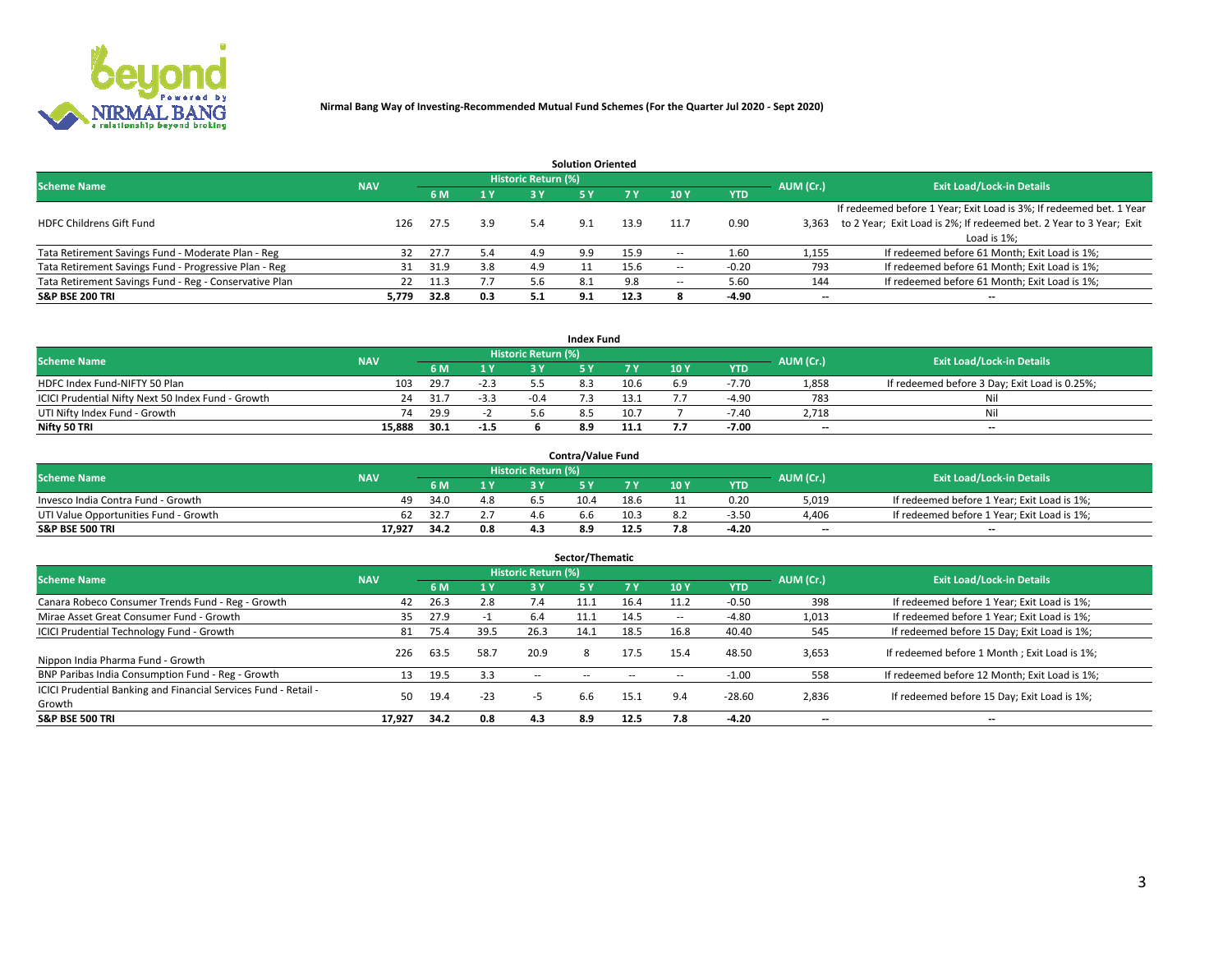

| <b>Dynamic Asset Allocation Funds</b>                   |            |                                  |     |     |     |        |      |            |                          |                                                 |  |  |  |  |
|---------------------------------------------------------|------------|----------------------------------|-----|-----|-----|--------|------|------------|--------------------------|-------------------------------------------------|--|--|--|--|
| <b>Scheme Name</b>                                      | AUM (Cr.)  | <b>Exit Load/Lock-in Details</b> |     |     |     |        |      |            |                          |                                                 |  |  |  |  |
|                                                         | <b>NAV</b> | 6 M                              | 1 Y | 3 Y |     |        | 10Y  | <b>YTD</b> |                          |                                                 |  |  |  |  |
| ICICI Prudential Balanced Advantage Fund - Reg - Growth | 38         | 23.5                             | 3.5 | 5.9 | 8.1 | 11.7   | 10.5 | $-0.70$    | 26,638                   | If redeemed before 1 Year; Exit Load is 1%;     |  |  |  |  |
| Invesco India Dynamic Equity Fund - Growth              | 30         | 18.5                             | 0.8 | 2.3 | 6.4 | 10.9   | 8.2  | $-1.50$    | 744                      | If redeemed before 3 Month; Exit Load is 0.25%; |  |  |  |  |
| Nippon India Balanced Advantage Fund - Growth           | 93         | 17.8                             | 1.5 | 4.4 |     | 11.8   |      | $-1.30$    | 2,905                    | If redeemed before 12 Month; Exit Load is 1%;   |  |  |  |  |
| SBI Dynamic Asset Allocation Fund - Reg - Growth        |            | 13.8                             |     | 3.9 | 6.4 | $\sim$ | --   | -4.70      | 594                      | If redeemed before 12 Month; Exit Load is 1%;   |  |  |  |  |
| NIFTY 50 Hybrid Composite Debt 65:35 Index              | 10,565     | 22.1                             | 4.5 |     | 9.4 |        | 8.4  | 0.0        | $\overline{\phantom{a}}$ | $- -$                                           |  |  |  |  |

| <b>Hybrid Aggressive</b>                        |            |      |        |                     |       |        |                          |            |                          |                                               |  |  |  |  |
|-------------------------------------------------|------------|------|--------|---------------------|-------|--------|--------------------------|------------|--------------------------|-----------------------------------------------|--|--|--|--|
| <b>Scheme Name</b>                              | <b>NAV</b> |      |        | Historic Return (%) |       |        |                          |            | AUM (Cr.)                | <b>Exit Load/Lock-in Details</b>              |  |  |  |  |
|                                                 |            | 6 M  | 1 Y    | RУ                  |       | 7 V    | 10Y                      | <b>YTD</b> |                          |                                               |  |  |  |  |
| Canara Robeco Equity Hybrid Fund - Growth       | 173        | 20.4 | 7.5    |                     |       | 14.4   | 10.5                     | 3.00       | 3,351                    | If redeemed before 1 Year; Exit Load is 1%;   |  |  |  |  |
| SBI Equity Hybrid Fund - Growth                 | 139        | 17.1 | $-0.7$ |                     |       | 13.9   |                          | $-4.60$    | 31,993                   | If redeemed before 12 Month; Exit Load is 1%; |  |  |  |  |
| Mirae Asset Hybrid - Equity Fund - Reg - Growth | 15         | 23.6 | 2.9    | 5.8                 | - Q 7 | $\sim$ | $\overline{\phantom{a}}$ | $-2.60$    | 3,749                    | If redeemed before 1 Year; Exit Load is 1%;   |  |  |  |  |
| ICICI Prudential Equity & Debt Fund - Growth    | 127        | 20.3 | $-3.6$ |                     |       | 12.5   | 10.5                     | $-9.40$    | 17,535                   | If redeemed before 1 Year; Exit Load is 1%;   |  |  |  |  |
| NIFTY 50 Hybrid Composite Debt 65:35 Index      | 10.565     | 22.1 | 4.5    |                     |       |        |                          | 0.0        | $\overline{\phantom{a}}$ | $- -$                                         |  |  |  |  |

| <b>Arbitrage Fund</b>                      |            |    |     |     |                     |     |        |        |            |           |                                                 |  |  |  |
|--------------------------------------------|------------|----|-----|-----|---------------------|-----|--------|--------|------------|-----------|-------------------------------------------------|--|--|--|
| <b>Scheme Name</b>                         | <b>NAV</b> |    |     |     | Historic Return (%) |     |        |        |            | AUM (Cr.) | <b>Exit Load/Lock-in Details</b>                |  |  |  |
|                                            |            |    | LΜ  | 3 M | <b>6M</b>           |     |        |        | <b>YTD</b> |           |                                                 |  |  |  |
| IDFC Arbitrage Fund - Reg - Growth         |            | 25 | 3.8 |     |                     | 4.4 |        |        | 3.90       | 7,341     | If redeemed before 1 Month; Exit Load is 0.25%; |  |  |  |
| Kotak Equity Arbitrage Fund - Reg - Growth |            | 29 | 45  |     |                     |     |        |        | 4.60       | 15,000    | If redeemed before 30 Day; Exit Load is 0.25%;  |  |  |  |
| Tata Arbitrage Fund - Reg - Growth         |            |    |     | 2.6 |                     |     | $\sim$ | $\sim$ | 5.30       | 2,050     | If redeemed before 30 Day; Exit Load is 0.25%;  |  |  |  |
| Nippon India Arbitrage Fund - Growth       |            |    | 44  |     |                     |     |        | ິດ     | 4.60       | 7,384     | If redeemed before 1 Month; Exit Load is 0.25%; |  |  |  |

| Overnight Fund                                      |            |     |     |                     |     |     |            |                 |                          |                                  |  |  |  |
|-----------------------------------------------------|------------|-----|-----|---------------------|-----|-----|------------|-----------------|--------------------------|----------------------------------|--|--|--|
| <b>Scheme Name</b>                                  | <b>NAV</b> |     |     | Historic Return (%) |     |     | <b>YTM</b> | Avg             | AUM (Cr.)                | <b>Exit Load/Lock-in Details</b> |  |  |  |
|                                                     |            | 1W  | 2 W | 1 M                 | : M | 1 Y |            | <b>Maturity</b> |                          |                                  |  |  |  |
| Aditya Birla Sun Life Overnight Fund - Reg - Growth | 1,094      |     | 3.1 |                     | 2.9 |     | 3.05       | 0.00            | 7,592                    | Nil                              |  |  |  |
| HDFC Overnight Fund - Growth                        | 2,997      | 3.0 |     |                     | 2.9 |     | 3.02       | 0.00            | 11,845                   | Nil                              |  |  |  |
| ICICI Prudential Overnight Fund - Reg - Growth      | 109        | 3.0 |     |                     | 2.9 |     | 3.05       |                 | 8,246                    | Nil                              |  |  |  |
| Nippon India Overnight Fund - Reg - Growth          | 109        | 3.0 |     |                     |     |     | 3.03       | 0.00            | 3,980                    | Nil                              |  |  |  |
| Kotak Overnight Fund - Reg - Growth                 | 1,080      |     | 3.1 |                     |     |     | 3.03       |                 | 5,169                    | Nil                              |  |  |  |
| <b>CRISIL Liquid Fund Index</b>                     | $- -$      | 3.8 | 3.8 | 3.8                 | 3.9 |     | --         | $- -$           | $\overline{\phantom{a}}$ | $- -$                            |  |  |  |

### **Overnight Fund**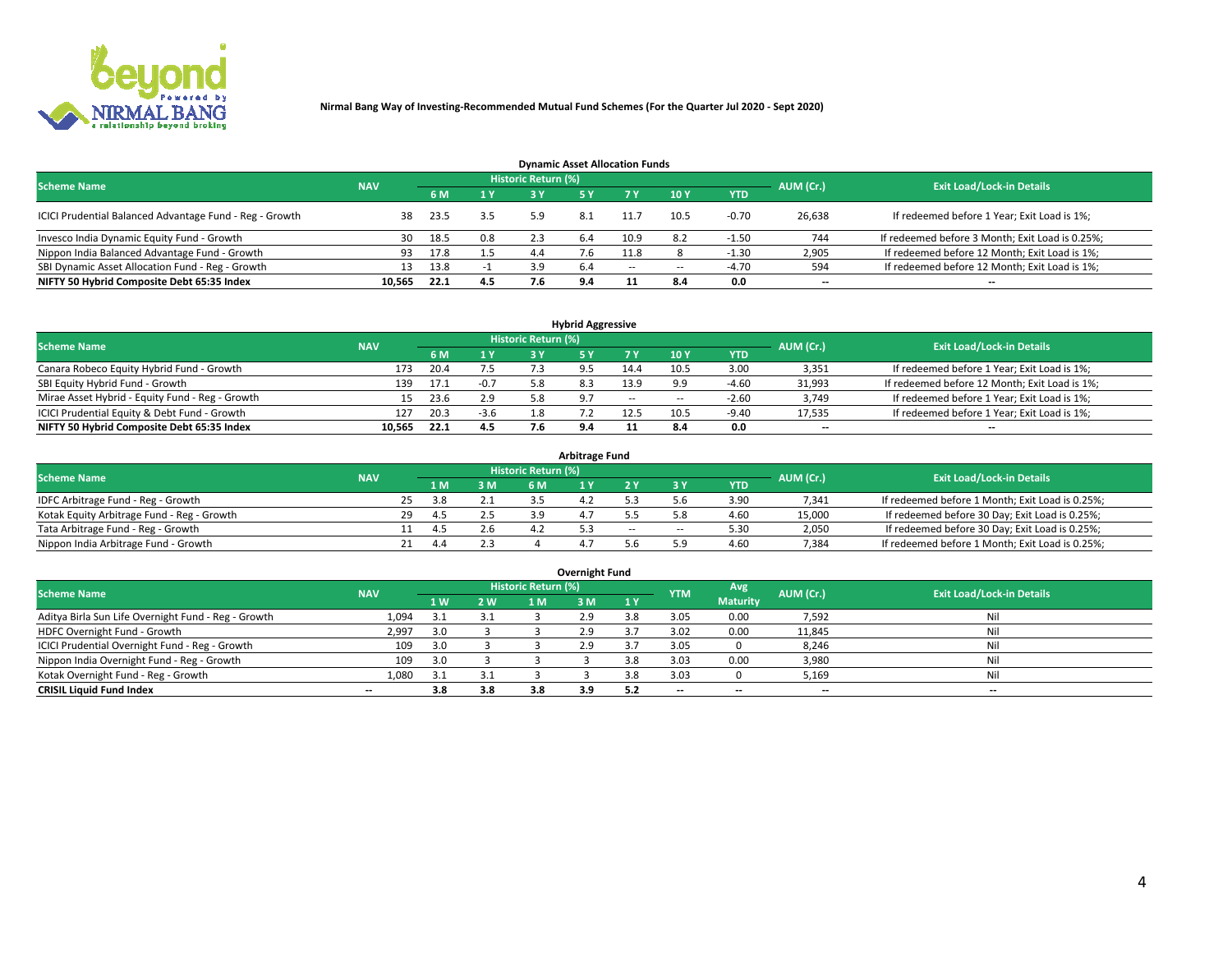

| <b>Liquid Funds</b>                              |            |     |     |                            |     |     |                          |                 |                          |                                  |  |  |  |  |
|--------------------------------------------------|------------|-----|-----|----------------------------|-----|-----|--------------------------|-----------------|--------------------------|----------------------------------|--|--|--|--|
| <b>Scheme Name</b>                               | <b>NAV</b> |     |     | <b>Historic Return (%)</b> |     |     | <b>YTM</b>               | Avg             | AUM (Cr.)                | <b>Exit Load/Lock-in Details</b> |  |  |  |  |
|                                                  |            | 1 W | 2 W | 1 M                        | 8 M | 1Y  |                          | <b>Maturity</b> |                          |                                  |  |  |  |  |
| Aditya Birla Sun Life Liquid Fund - Reg - Growth | 324        |     | 3.2 |                            |     | 4.9 |                          | 0.12            | 39,810                   | *Ref Footnote                    |  |  |  |  |
| ICICI Prudential Liquid Fund - Reg - Growth      | 298        | 3.3 | 3.2 |                            |     | 4.9 | 3.36                     | 0.11            | 54,052                   | *Ref Footnote                    |  |  |  |  |
| Kotak Liquid Fund - Reg - Growth                 | 4,077      | 3.3 | 3.2 |                            |     |     | 3.32                     | 0.10            | 31,752                   | *Ref Footnote                    |  |  |  |  |
| Nippon India Liquid Fund - Growth                | 4,921      | 3.3 | 3.2 |                            |     | 4.9 | 3.31                     | 0.12            | 26,900                   | *Ref Footnote                    |  |  |  |  |
| Mahindra Manulife Liquid Fund - Reg - Growth     | 1,308      | 39  | 3.2 |                            |     | 4.9 |                          | 0.09            | 2,138                    | *Ref Footnote                    |  |  |  |  |
| <b>CRISIL Liquid Fund Index</b>                  | $- -$      | 3.8 | 3.8 | 3.8                        | 3.9 | 5.2 | $\overline{\phantom{a}}$ | $- -$           | $\overline{\phantom{a}}$ | $\overline{\phantom{m}}$         |  |  |  |  |

| <b>Ultra Short Fund</b>                      |            |     |     |                            |     |        |                          |                 |                          |                                  |  |  |  |  |
|----------------------------------------------|------------|-----|-----|----------------------------|-----|--------|--------------------------|-----------------|--------------------------|----------------------------------|--|--|--|--|
| <b>Scheme Name</b>                           | <b>NAV</b> |     |     | <b>Historic Return (%)</b> |     |        | <b>YTM</b>               | Avg             | AUM (Cr.)                | <b>Exit Load/Lock-in Details</b> |  |  |  |  |
|                                              |            | 1 M | 3 M | 6 M                        |     | 3 Y    |                          | <b>Maturity</b> |                          |                                  |  |  |  |  |
| HDFC Ultra Short Term Fund - Reg - Growth    |            | 4.2 |     |                            | n.o | $\sim$ |                          | 0.51            | 11,891                   | Nil                              |  |  |  |  |
| L&T Ultra Short Term Fund - Growth           | 34         | 3.0 | 3.4 |                            |     |        | 3.55                     | 0.37            | 2.045                    | Nil                              |  |  |  |  |
| <b>NIFTY Ultra Short Duration Debt Index</b> | 4,177      | 3.5 | 4.2 |                            |     |        | $\overline{\phantom{a}}$ | $- -$           | $\overline{\phantom{a}}$ | $- -$                            |  |  |  |  |

| <b>Monev Market Fund</b>                                |                          |      |     |                     |     |           |            |                 |           |                                  |  |  |  |  |
|---------------------------------------------------------|--------------------------|------|-----|---------------------|-----|-----------|------------|-----------------|-----------|----------------------------------|--|--|--|--|
| <b>Scheme Name</b>                                      | <b>NAV</b>               |      |     | Historic Return (%) |     |           | <b>YTM</b> | Avg.            | AUM (Cr.) | <b>Exit Load/Lock-in Details</b> |  |  |  |  |
|                                                         |                          | 1 M  | 3 M | 6 M                 |     | <b>3Y</b> |            | <b>Maturity</b> |           |                                  |  |  |  |  |
| Aditya Birla Sun Life Money Manager Fund - Reg - Growth | 279                      | 3.9  | 5.1 |                     |     |           | 3.98       | 0.45            | 9,969     | Nil                              |  |  |  |  |
| HDFC Money Market Fund - Growth                         | 4.334                    | -3.5 |     |                     |     |           | 3.88       | 0.43            | 10,759    | Nil                              |  |  |  |  |
| Tata Money Market Fund - Reg - Growth                   | 3,565                    | 4.0  | 4.8 |                     | 6.9 | 4.9       | 4.08       | 0.46            | 564       | Nil                              |  |  |  |  |
| <b>CRISIL Liquid Fund Index</b>                         | $\overline{\phantom{a}}$ | 3.8  | 3.9 |                     |     | $-$       | $-$        | $- -$           | $- -$     | $\overline{\phantom{a}}$         |  |  |  |  |

|                                       | <b>Short Term Fund</b> |  |     |     |                                  |          |     |            |                 |           |                                  |  |  |  |  |
|---------------------------------------|------------------------|--|-----|-----|----------------------------------|----------|-----|------------|-----------------|-----------|----------------------------------|--|--|--|--|
| <b>Scheme Name</b>                    | <b>NAV</b>             |  |     |     | Historic Return (%) <sup> </sup> |          |     | <b>YTM</b> | Avg             | AUM (Cr.) | <b>Exit Load/Lock-in Details</b> |  |  |  |  |
|                                       |                        |  | 1 M | 3 M | 6 M                              | <b>A</b> | 2V  |            | <b>Maturity</b> |           |                                  |  |  |  |  |
| HDFC Short Term Debt Fund - Growth    |                        |  | אי  |     |                                  | 10.8     | 8.6 | b.Zb       | 3.75            | 13,154    | Nil                              |  |  |  |  |
| Nippon India Short Term Fund - Growth |                        |  |     |     |                                  |          |     | 5.63       | 2.67            | 7.619     | Nil                              |  |  |  |  |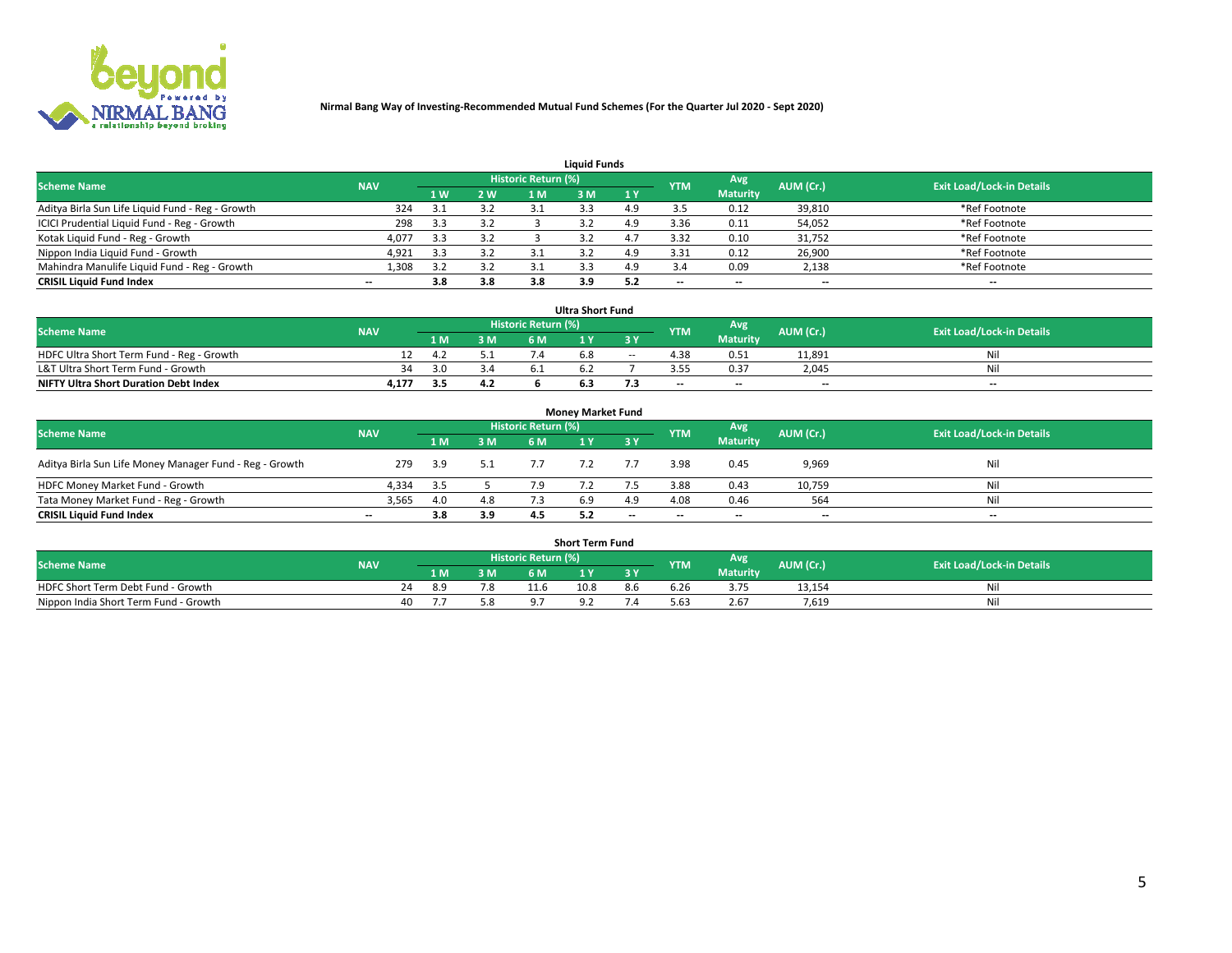

| <b>Low Duration Fund</b>                  |            |      |     |                     |     |     |                  |                 |           |                                  |  |  |  |  |
|-------------------------------------------|------------|------|-----|---------------------|-----|-----|------------------|-----------------|-----------|----------------------------------|--|--|--|--|
| <b>Scheme Name</b>                        | <b>NAV</b> |      |     | Historic Return (%) |     |     | <b>YTM</b>       | Avg             | AUM (Cr.) | <b>Exit Load/Lock-in Details</b> |  |  |  |  |
|                                           |            | L M. | 3 M |                     |     | 3 Y |                  | <b>Maturity</b> |           |                                  |  |  |  |  |
| Axis Treasury Advantage Fund - Growth     | 2.348      | 4.b  |     |                     |     |     | 4.16             | 0.83            | 7.439     | Nil                              |  |  |  |  |
| Canara Robeco Savings Fund - Reg - Growth |            | 4.1  |     |                     | b.ŏ |     | 4.04             | 0.99            | 1,228     | Nil                              |  |  |  |  |
| IDFC Low Duration Fund - Reg - Growth     | 30         | ⊿ વ  |     |                     |     |     | 2 Q <sub>2</sub> | 0.83            | 6,140     | Nil                              |  |  |  |  |

| <b>Banking &amp; PSU Bond Funds</b>                 |            |     |     |     |                     |      |     |            |                 |           |                                  |  |  |  |
|-----------------------------------------------------|------------|-----|-----|-----|---------------------|------|-----|------------|-----------------|-----------|----------------------------------|--|--|--|
| <b>Scheme Name</b>                                  | <b>NAV</b> |     |     |     | Historic Return (%) |      |     | <b>YTM</b> | Avg             | AUM (Cr.) | <b>Exit Load/Lock-in Details</b> |  |  |  |
|                                                     |            |     | 1 M | 3 M | 6 M                 |      | 2 V |            | <b>Maturity</b> |           |                                  |  |  |  |
| HDFC Banking and PSU Debt Fund - Reg - Growth       |            |     | 8.1 |     | 10.6                | 10.2 |     | 6.09       | 3.62            | 8,173     | Ni                               |  |  |  |
| Kotak Banking and PSU Debt Fund - Reg - Growth      |            | 49. | 9.3 | 5.9 | 10.7                | 10.4 | 8.6 | 5.84       | 4.00            | 9,132     | Ni                               |  |  |  |
| Nippon India Banking & PSU Debt Fund - Reg - Growth |            | 16  | 9.N |     | 11.4                | 10.7 |     |            | 3.69            | 5.410     | Ni                               |  |  |  |

| <b>Corporate Bond Funds</b>                         |            |      |     |                            |      |  |            |                 |           |                                                |  |  |  |  |
|-----------------------------------------------------|------------|------|-----|----------------------------|------|--|------------|-----------------|-----------|------------------------------------------------|--|--|--|--|
| <b>Scheme Name</b>                                  | <b>NAV</b> |      |     | <b>Historic Return (%)</b> |      |  | <b>YTM</b> | <b>Avg</b>      | AUM (Cr.) | <b>Exit Load/Lock-in Details</b>               |  |  |  |  |
|                                                     |            | 4 M. | 3 M | 6 M                        |      |  |            | <b>Maturity</b> |           |                                                |  |  |  |  |
| ICICI Prudential Corporate Bond Fund - Reg - Growth |            |      |     |                            | 10.3 |  | 5.41       | 4.03            | 16.162    |                                                |  |  |  |  |
| L&T Triple Ace Bond Fund - Reg - Growth             | 56.        | 10.4 | 2.6 | 10.9                       |      |  |            | 7.88            | 4,615     | If redeemed before 3 Month; Exit Load is 0.5%; |  |  |  |  |
| Kotak Corporate Bond Fund - Std - Growth            | 2.829      | 6.8  | 6.8 | 10.5                       |      |  |            | 2.25            | 6,586     | Nil                                            |  |  |  |  |

| <b>Credit Risk Fund</b>                    |            |    |      |      |                            |     |           |            |                 |           |                                                                       |  |  |  |
|--------------------------------------------|------------|----|------|------|----------------------------|-----|-----------|------------|-----------------|-----------|-----------------------------------------------------------------------|--|--|--|
| <b>Scheme Name</b>                         | <b>NAV</b> |    |      |      | <b>Historic Return (%)</b> |     |           | <b>YTM</b> | Avg             | AUM (Cr.) | <b>Exit Load/Lock-in Details</b>                                      |  |  |  |
|                                            |            |    | 1 M  | 3 M  | 6 M                        |     | <b>3Y</b> |            | <b>Maturity</b> |           |                                                                       |  |  |  |
| ICICI Prudential Credit Risk Fund - Growth |            | 23 | 12.9 | 12.1 |                            | - വ | 7.9       |            | 2.97            | 6,503     | If redeemed before 1 Year; Exit Load is 1%;                           |  |  |  |
| HDFC Credit Risk Debt Fund - Reg - Growth  |            |    | 12.1 |      | 8.4                        |     |           |            | 2.85            | 6,181     | If redeemed before 12 Month; Exit Load is 1%; If redeemed bet. 12     |  |  |  |
|                                            |            |    |      |      |                            |     |           |            |                 |           | Month to 18 Month; Exit Load is 0.5%;                                 |  |  |  |
|                                            |            |    |      |      |                            |     |           |            |                 |           | If redeemed before 12 Month; Exit Load is 3%; If redeemed bet. 12     |  |  |  |
| SBI Credit Risk Fund - Growth              |            | 33 | 11.6 | 8.6  |                            |     |           | -8.05      | 2.72            |           | 3,765 Month to 24 Month; Exit Load is 1.5%; If redeemed bet. 24 Month |  |  |  |
|                                            |            |    |      |      |                            |     |           |            |                 |           | to 36 Month; Exit Load is 0.75%;                                      |  |  |  |

| <b>Floater Fund</b>                      |            |    |     |    |                     |      |   |               |                 |           |                                  |
|------------------------------------------|------------|----|-----|----|---------------------|------|---|---------------|-----------------|-----------|----------------------------------|
| <b>Scheme Name</b>                       | <b>NAV</b> |    |     |    | Historic Return (%) |      |   | <b>YTM</b>    | Avg             | AUM (Cr.) | <b>Exit Load/Lock-in Details</b> |
|                                          |            |    | 1 M | ЗM | 5M                  | .    | . |               | <b>Maturity</b> |           |                                  |
| Nippon India Floating Rate Fund - Growth |            | 34 |     |    |                     | 10.4 |   | $0.4^{\circ}$ | 2.82            | 12,158    | NL                               |